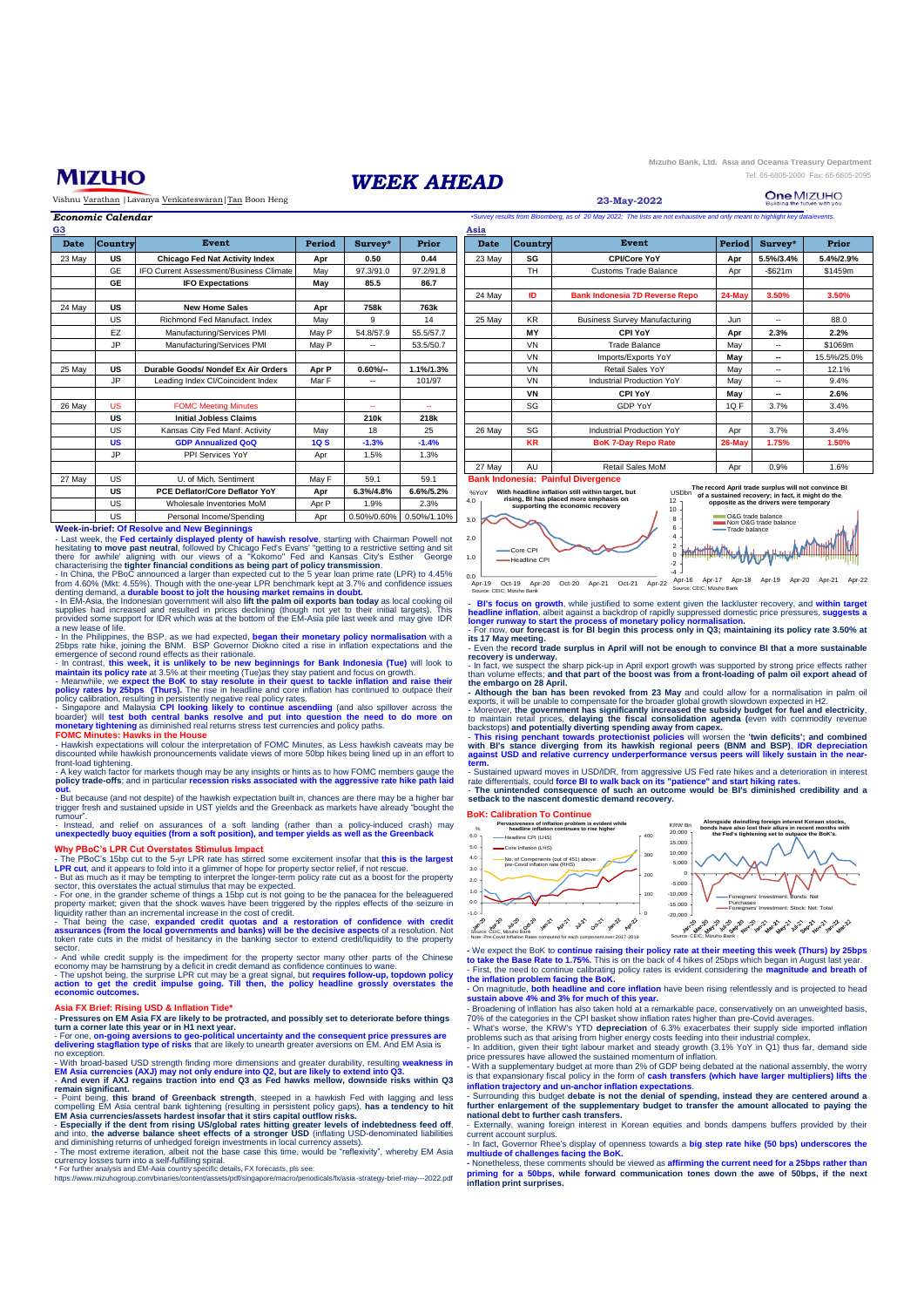| <b>Forex Rate</b> |          |                |             |        |                          |        | <b>Bond Yield (%)</b> |                         |                       |
|-------------------|----------|----------------|-------------|--------|--------------------------|--------|-----------------------|-------------------------|-----------------------|
|                   | $Close*$ | $Chg^{\wedge}$ | $%$ Chg $^$ |        | <b>Week Forecast</b>     |        | $20$ -May             | $2 - yr$                | Chg (bp) <sup>^</sup> |
| <b>USD/JPY</b>    | 127.88   | $-1.340$       | $-1.04%$    | 126.50 | $\overline{\phantom{a}}$ | 130.00 | <b>USD</b>            | 2.581                   | 0.3                   |
| <b>EUR/USD</b>    | 1.0564   | 0.0152         | 1.46%       | 1.035  | $\overline{\phantom{a}}$ | 1.069  | <b>GER</b>            | 0.312                   | 22.2                  |
| <b>USD/SGD</b>    | 1.3804   | $-0.013$       | $-0.90%$    | 1.3700 | $\tilde{}$               | 1.3940 | <b>JPY</b>            | $-0.067$                | 0.0                   |
| <b>USD/THB</b>    | 34.263   | $-0.520$       | $-1.49%$    | 34.00  | $\tilde{}$               | 34.90  | <b>SGD</b>            | 2.184                   | 5.9                   |
| <b>USD/MYR</b>    | 4.3892   | $-0.010$       | $-0.22%$    | 4.350  | $\overline{\phantom{a}}$ | 4.420  | <b>AUD</b>            | 2.450                   | $-7.0$                |
| <b>USD/IDR</b>    | 14652    | 39             | 0.27%       | 14.450 | $\overline{\phantom{a}}$ | 14.780 | <b>GBP</b>            | 1.481                   | 26.6                  |
| <b>JPY/SGD</b>    | 1.079    | 0.001          | 0.09%       | 1.054  | $\overline{\phantom{a}}$ | 1.102  | <b>Stock Market</b>   |                         |                       |
| <b>AUD/USD</b>    | 0.704    | 0.010          | 1.44%       | 0.690  | $\tilde{}$               | 0.720  |                       |                         |                       |
| <b>USD/INR</b>    | 77.55    | 0.101          | 0.13%       | 77.3   | $\tilde{}$               | 78.2   |                       | <b>S&amp;P 500 (US)</b> |                       |
| <b>USD/PHP</b>    | 52.225   | $-0.232$       | $-0.44%$    | 51.8   | $\tilde{}$               | 52.8   |                       | Nikkei (JP)             |                       |

^Weekly change.

#### **FX: Contemplation Amidst Modest Consolidation**

- For a second consecutive week, **FX markets will start with global growth concerns taking precedence over inflation worries.**

- While we had expected, that there would increasingly be some **bouts of USD weakness**, **this play may have some legs yet as weaker global growth data gives pause for thought for market participants** (more so than central banks).

- Furthermore, these **bouts of USD weakness allow for country-specifc idiosyncratic factors to come into play.** Cases in point being:

- the resounding Labour party victory in **Australia boosting AUD/USD to 0.71 levels;**<br>- the 15bp cut in the LPR by **PBoC reviving CNY/CNH strength on hopes of further support;<br>- upward EUR/USD momentum sustained by <b>ECB's** 

hikes in July narrowing the ECB-Fed divergence.<br>- Even the minutes of the US Fed meeting this week, which in all likelihood will confirm that the hawks have

the floor, may not be enough to push USD demand to the fore-front as a lot of these risks may be 'priced **in'.**

- That said, talk around larger magnitude hikes being front-loaded or an even longer hiking upcycle by the Fed could easily set in motion a USD and UST yield upswing, with equities sliding. - As such, **this week looks set to be more a week of contemplating amidst modest (even if fleeting) FX**

**consolidation.**

- **The risks are clearer skewed towards** more volatility and a **sharp abrupt reversion to USD demand**. - **Geopolitical tensions**, with the ongoing Ukraine-Russia situation, remains rife; **oil market concerns** with

Saudi reaffirming the committment of the OPEC+ alliance to Russia and **further supply-chain routs threatening to push global price pressures even higher**.

**USD/JPY: Risk and Yields Tussle** - The USD/JPY dipped below 128 last week as **lower US yields** alongside **souring risk sentiments asserted.**

- An elevated CPI release last friday at 2.5% while certainly not an outright BoJ game changer, will precipitate bets on the side. - The JPY will also be helped by expectations of further international reopening though plans are

proceeding with due caution.

- This week, we expect USD/JPY to trade largely in the 127-129 range, with balance tilted to the downside, though a sustained slide remains in doubt.

- That said, while a **confirmation of hawkish FOMC minutes will support the pair**, the higher bar of hawkish intentions may see 129 challenged.

# **EUR: ECB Staying the Course**

- With ECB President Lagarde all but confirming that a July rate hike is a done deal, EUR/USD got a further boost late last week.

- Downside surprises to economic activity data at this stage will not push ECB off its stated course,<br>not just for credibility reasons but more so, as the Fed remains unwavering hawkish even as<br>incoming US activity data ha

- As such, we see EUR/USD sustaining above 1.06 for the week looks more likely than not.

## **SGD: Euphoria Fades?**

- Last week, amid the backdrop of lower US yields, USD/SGD was sent below 1.38 as SGD strengthened alongside regional peers, helped by CNH's appreciation on the back of LPR cut. - This week, further strides downwards towards mid-1.36 will be doubtful without the assistance of another bout of US yields declining and further CNH/CNY gains on substantial economic reopening.

- Some pessimism on China's growth may also seep in after the initial policy support euphoria<br>fades while a surge in Singapore's CPI release today may invite talk/speculation tightening.<br>- On balance, we expect the pair to

- Testing of 1.39 will be largely dependent on FOMC minutes' hawkish surprises.

### **AUD: In A Bind**

- The AUD enjoyed some reprieve late last week to close above mid-0.70.

- This came alongside a general trend of weakening US yields as China's policy support reduced

growth worries late last week and in turn buoying commodities.<br>- Tepid wage growth, along with a 3.9% unemployment rate (in line with estimates), justifies the RBA's<br>vigilant but cautious stance on rate hikes. That is, a g requires larger rate increases and therefore a persistent rate gap with the Fed. - While the change of ruling parties over the weekend seem stunning, the spillover to AUD remain that

of a weak boost, rather than all out surge.<br>- For this week, bouts of US yields weakness may create relief for the AUD, however, AUD looks to<br>trade between 0.69 – 0.72, as **sustainability of ascendency remains binded to Ch implementation/outcomes** which remain restrained by broader zero-Covid stance.

**With acknowledgements of contributions from our Research Associate Matthew Ng**

| $20$ -May           | $2 - yr$ | Chg $(bp)$ | $10-yr$ | Chg $(bp)$ | Curve      |  |
|---------------------|----------|------------|---------|------------|------------|--|
| <b>USD</b>          | 2.581    | 0.3        | 2.781   | $-13.8$    | Flattening |  |
| <b>GER</b>          | 0.312    | 22.2       | 0.937   | $-0.3$     | Flattening |  |
| <b>JPY</b>          | $-0.067$ | 0.0        | 0.233   | $-0.2$     | Flattening |  |
| <b>SGD</b>          | 2.184    | 5.9        | 2.707   | $-2.4$     | Flattening |  |
| <b>AUD</b>          | 2.450    | $-7.0$     | 3.308   | 0.1        | Steepening |  |
| <b>GBP</b>          | 1.481    | 26.6       | 1.891   | 15.0       | Flattening |  |
| <b>Stock Market</b> |          |            |         |            |            |  |

|                         | <b>Close</b> | % Chg   |
|-------------------------|--------------|---------|
| <b>S&amp;P 500 (US)</b> | 3,901.36     | $-3.05$ |
| Nikkei (JP)             | 26,739.03    | 1.18    |
| <b>EuroStoxx (EU)</b>   | 3.657.03     | $-1.25$ |
| <b>FTSE STI (SG)</b>    | 3.240.58     | 1.55    |
| <b>JKSE (ID)</b>        | 6.918.14     | 4.85    |
| <b>PSEI (PH)</b>        | 6.746.33     | 5.76    |
| KLCI (MY)               | 1.549.12     | 0.30    |
| SET (TH)                | 1.622.95     | 2.43    |
| <b>SENSEX (IN)</b>      | 54.326.39    | 2.55    |
| ASX (AU)                | 7.145.64     | 1.00    |

**US Treasuries: Anchored Swings?** 

- Last week, **caution** which we had alluded to, **permeated though USTs.**

- Though 2Y yields ended up flat for the week, it is worth pointing out it did come off 2.7%, reducing more than 10bps of increase

- On the whole,10Y yields decline 13.8bps as the yield curve bull flattened. - With the release of the Fed Minutes this week, we may continue to experience **anchored**

**swings, with the short end yields acting as the pivot.** - On 2Y yields, while sustained upside may be tough, given that the bar for hawkish expectations within the bar is now high, though the hawkish path is now a resolute one - As such, we continue to expect 2Y yields to be supported above 2.5%, though rallies towards

2.7% may stay weak.- - On the longer end, a **lack of assurances within the minutes surrounding a soft landing**

and/or further considerations surrounding QT (involving outright sales) may swing longer<br>end 10 year yields, down on the former towards 2.7% but up the latter towards 2.9%.









**MIZUHO**